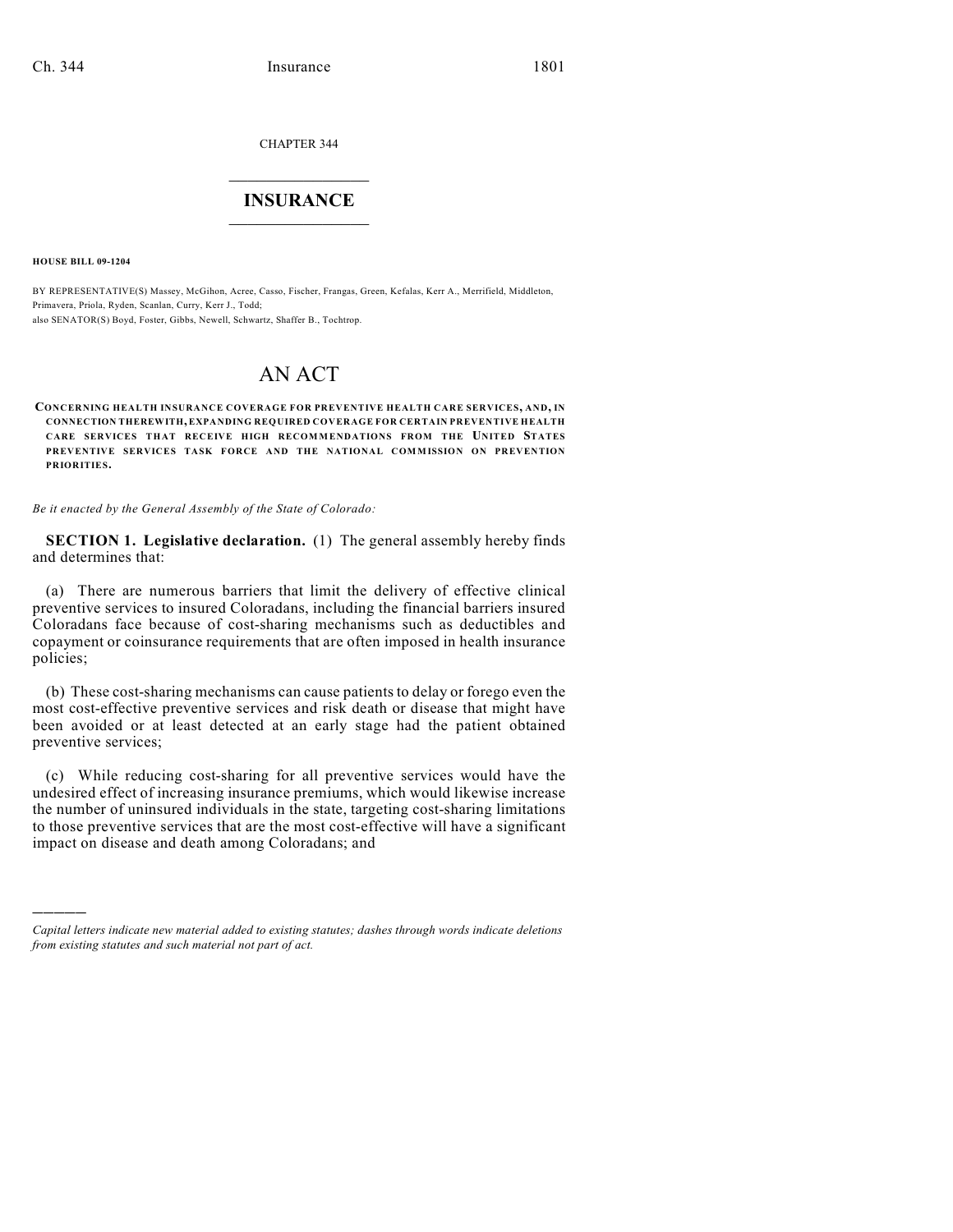1802 Insurance Ch. 344

(d) It is therefore important to limit the ability of health insurance carriers to impose cost-sharing mechanisms for, and thereby encourage Coloradans to obtain, specific preventive health care services that have been recognized by the United States preventive services task force and the national commission on prevention priorities as significantly cost-effective and having a substantial impact on the prevention of morbidity and mortality in Coloradans.

**SECTION 2.** 10-16-104 (1.5), (4), (15), and (18), Colorado Revised Statutes, are amended to read:

**10-16-104. Mandatory coverage provisions - definitions.** (1.5) **Child immunization coverage.** An entity subject to the provisions of this article, article 8 of this title, or section 607 (1) of the federal "Employment Retirement Income Security Act of 1974", as amended, that provided coverage for pediatric vaccinations on May 1, 1993, shall not reduce the level of the coverage in effect on that date.

(4) **Low-dose mammography.** (a) For the purposes of this subsection (4), "low-dose mammography" means the X-ray examination of the breast using equipment dedicated specifically for mammography, including but not limited to the X-ray tube, filter, compression device, screens, and film and cassettes, with an average radiation exposure delivery of less than one rad mid-breast, with two views for each breast. All individual and all group sickness and accident insurance policies, except supplemental policies covering a specified disease or other limited benefit, which are delivered or issued for delivery within the state by an entity subject to the provisions of part 2 of this article and all individual and group health care service or indemnity contracts issued by an entity subject to the provisions of part 3 or 4 of this article, as well as any other group health care coverage provided to residents of this state, shall provide coverage for routine and certain diagnostic screening by low-dose mammography for the presence of breast cancer in adult women. Routine and diagnostic screenings provided pursuant to subparagraph (II) or (III) of this paragraph (a) shall be provided on a contract year or a calendar year basis by entities subject to part 2 or 3 of this article and shall not be subject to policy deductibles. Such coverages shall be the lesser of sixty dollars per mammography screening, or the actual charge for such screening. The minimum benefit required under this subsection (4) shall be adjusted to reflect increases and decreases in the consumer price index. Benefits for routine mammography screenings shall be determined on a calendar year or a contract year basis, which shall be specified in the policy or contract. The routine and diagnostic coverages provided pursuant to this subsection (4) shall in no way diminish or limit diagnostic benefits otherwise allowable under a policy. If an insured person who is eligible for a routine mammography screening benefit pursuant to subparagraphs (I), (II), and (III) of this paragraph (a), has not utilized such benefit during a calendar year or a contract year, then such provisions shall apply to one diagnostic screening for such year. If more than one diagnostic screening is provided for such person in a given calendar year or contract year, the other diagnostic service benefit provisions in the policy or contract shall apply with respect to such additional screenings. This mandated mammography coverage shall be provided according to the following guidelines:

(I) Provision of a single baseline mammogram for women thirty-five years of age and under forty years of age;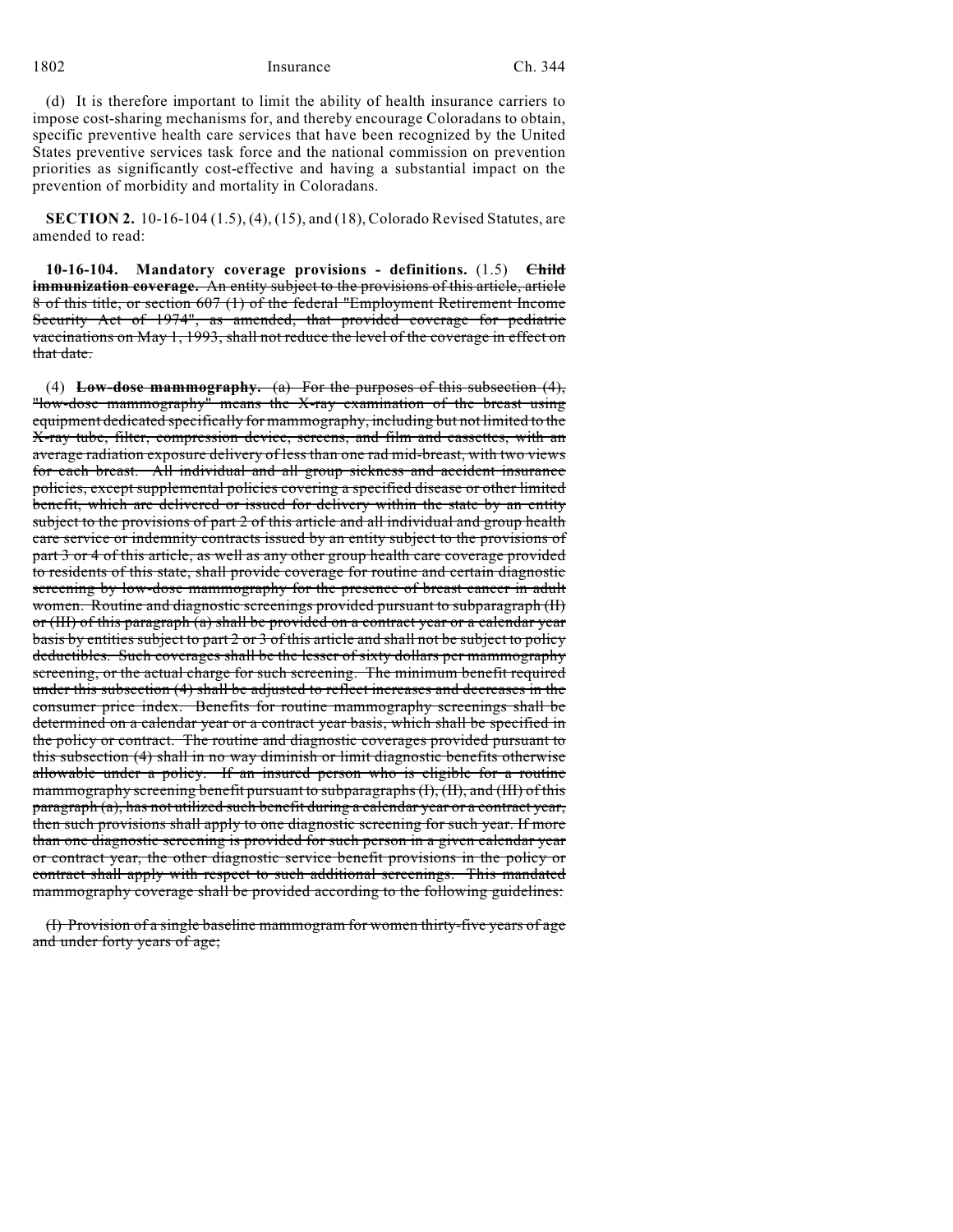## Ch. 344 Insurance 1803

(II) Screening not less than once every two calendar years or contract years for women forty years of age and under fifty years of age, as specified in the insured's policy or contract, but at least once each such calendar year or contract year for a woman with risk factors to breast cancer as determined by her physician for an entity subject to part 2 or 3 of this article, or as determined by a participating physician for an entity subject to part 4 of this article;

(III) Annual screening, on a calendar year or contract year basis, for women who are fifty to sixty-five years of age.

(b) The requirements of this section shall apply to all individual sickness and accident insurance policies and health care service or indemnity contracts issued on or after July 1, 1995, and to all group accident and sickness policies and group health care service or indemnity contracts issued, renewed, or reinstated after July 1, 1995.

(c) "Sickness and accident insurance policy" does not include short-term, accident, fixed indemnity, specified disease policies or disability income contracts, and limited benefit or credit disability insurance, or such other insurance as defined in section  $10-18-101$  (3) or by the commissioner. The term does not include insurance arising out of the "Workers' Compensation Act of Colorado" or other similar law, automobile medical payment insurance, or insurance under which benefits are payable with or without regard to fault and which is required by law to be contained in any liability insurance policy or equivalent self-insurance.

(d) The health care service plan issued by an entity subject to the provisions of part 4 of this article may provide that the benefits required pursuant to this subsection (4) shall be covered benefits only if the services are rendered by a provider who is designated by and affiliated with the health maintenance organization.

(15) Notwithstanding any provision to the contrary, a small employer may purchase health benefit coverage that does not include the coverage for benefits pursuant to subsections  $(4)$ ,  $(5)$ ,  $(9)$ ,  $(10)$ ,  $(12)$ , and  $(18)$  of this section through a basic health benefit plan pursuant to section  $10-16-105$  (7.2) (b) (I) or (7.2) (b) (III) or that does not include coverage for benefits pursuant to subsections  $(5)$ ,  $(9)$ ,  $(10)$ , (12),  $\frac{1}{\text{and } t}$  (18) (b) (f), (18) (b) (II), AND (18) (b) (IV) THROUGH (IX) of this section through a medical evidence-based health benefit plan authorized in section  $10-16-105$  (7.2) (b) (IV).

(18) **Preventive health care services.** (a) (I) Except as specified in subparagraph (II) of this paragraph (a), the following policies and contracts that are delivered, issued, renewed, or reinstated on or after July 1, 2009 JANUARY 1, 2010, shall provide coverage for the total cost of the preventive health care services specified in paragraph (b) of this subsection (18):

(A) All individual and all group sickness and accident insurance policies, except supplemental policies covering a specified disease or other limited benefit, that are delivered or issued for delivery within the state by an entity subject to the provisions of part 2 of this article;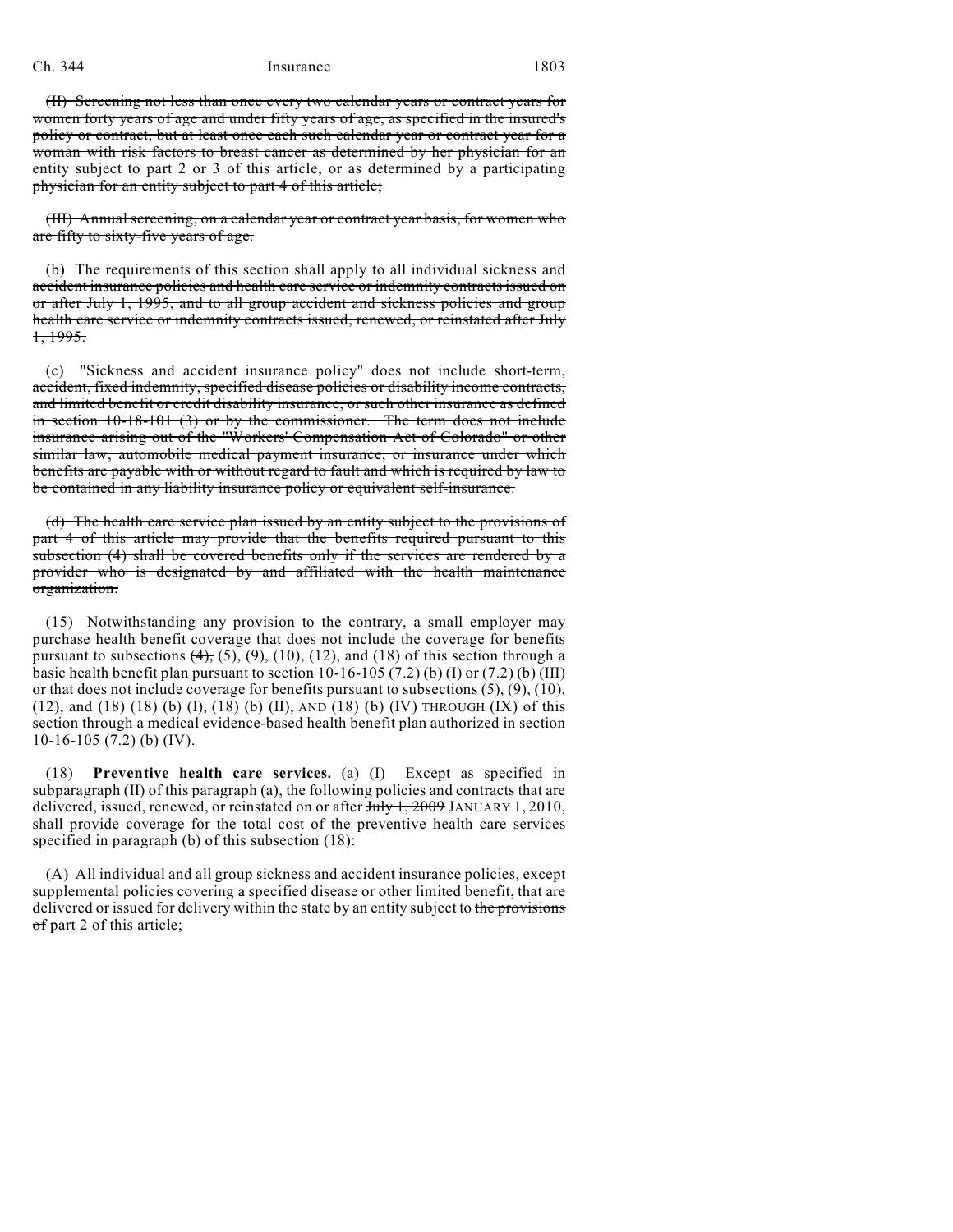(B) All individual and group health care service or indemnity contracts issued by an entity subject to the provisions of part 3 or 4 of this article; and

(C) Any other individual or group health care coverage offered to residents of this state.

(II) Nothing in this subsection (18) shall be deemed to apply to a basic health benefit plan issued pursuant to section 10-16-105 (7.2) (b) (I), (7.2) (b) (III), or (7.2) (b) (IV); EXCEPT THAT THE REQUIRED COVERAGE FOR MAMMOGRAPHY SET FORTH IN SUBPARAGRAPH (III) OF PARAGRAPH (b) OF THIS SUBSECTION (18) SHALL APPLY TO A BASIC HEALTH BENEFIT PLAN ISSUED PURSUANT TO SECTION 10-16-105 (7.2) (b) (IV).

(III) Coverage shall not be subject to policy deductibles OR COINSURANCE. Copayments and coinsurance may apply For a health maintenance organization that directly provides health care services to its enrollees, the policy deductibles, copayments, coinsurance, and any other form of cost sharing for the total costs associated with the coverage required by this subsection (18) shall not exceed ten percent of the cost of the preventive health care service required by this subsection (18) AS REQUIRED BY THE POLICY, CONTRACT, OR OTHER HEALTH CARE COVERAGE.

(b) The coverage required by this subsection (18) shall include PREVENTIVE HEALTH CARE SERVICES FOR THE FOLLOWING, IN ACCORDANCE WITH THE A OR B RECOMMENDATIONS OF THE TASK FORCE FOR THE PARTICULAR PREVENTIVE HEALTH CARE SERVICE:

(I) ALCOHOL MISUSE SCREENING AND BEHAVIORAL COUNSELING INTERVENTIONS FOR ADULTS BY PRIMARY CARE PROVIDERS;

(II) CERVICAL CANCER SCREENING;

(III) (A) BREAST CANCER SCREENING WITH MAMMOGRAPHY;

(B) COVERAGE FOR BREAST CANCER SCREENING WITH MAMMOGRAPHY SHALL BE THE LESSER OF ONE HUNDRED DOLLARS PER MAMMOGRAPHY SCREENING OR THE ACTUAL CHARGE FOR SUCH SCREENING, BUT IN NO CASE SHALL THE COVERED PERSON BE REQUIRED TO PAY MORE THAN THE COPAYMENT REQUIRED BY THE POLICY OR CONTRACT FOR PREVENTIVE HEALTH CARE SERVICES. THE MINIMUM BENEFIT REQUIRED UNDER THIS SUBPARAGRAPH (III) SHALL BE ADJUSTED TO REFLECT INCREASES AND DECREASES IN THE CONSUMER PRICE INDEX.

(C) BENEFITS FOR PREVENTIVE MAMMOGRAPHY SCREENINGS SHALL BE DETERMINED ON A CALENDAR YEAR OR A CONTRACT YEAR BASIS, WHICH SHALL BE SPECIFIED IN THE POLICY OR CONTRACT. THE PREVENTIVE AND DIAGNOSTIC COVERAGES PROVIDED PURSUANT TO THIS SUBPARAGRAPH (III) SHALL IN NO WAY DIMINISH OR LIMIT DIAGNOSTIC BENEFITS OTHERWISE ALLOWABLE UNDER A POLICY. IF A COVERED PERSON WHO IS ELIGIBLE FOR A PREVENTIVE MAMMOGRAPHY SCREENING BENEFIT PURSUANT TO THIS SUBPARAGRAPH (III) HAS NOT UTILIZED SUCH BENEFIT DURING A CALENDAR YEAR OR A CONTRACT YEAR, THEN THE COVERAGE SHALL APPLY TO ONE DIAGNOSTIC SCREENING FOR THAT YEAR. IF MORE THAN ONE DIAGNOSTIC SCREENING IS PROVIDED FOR THE COVERED PERSON IN A GIVEN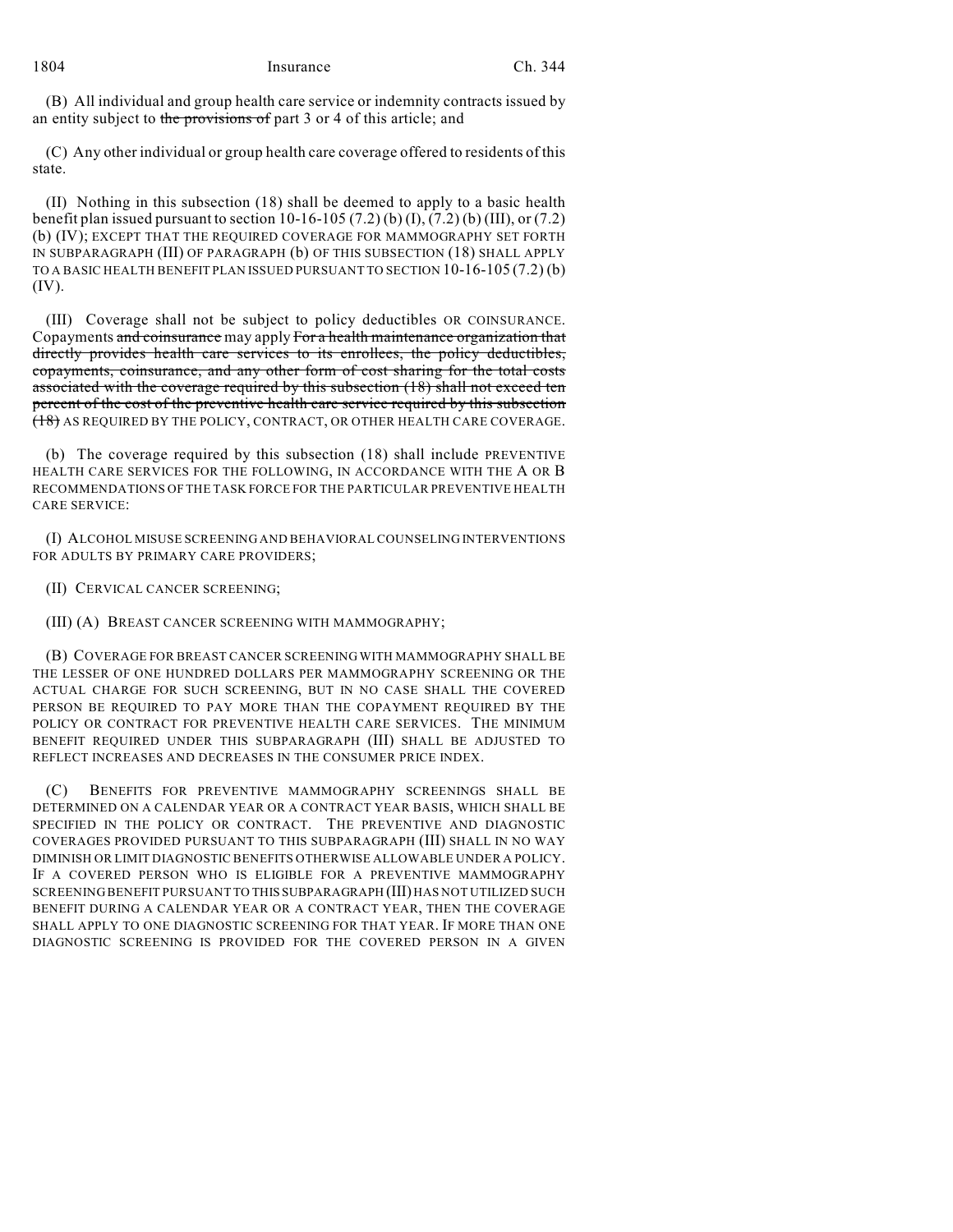CALENDAR YEAR OR CONTRACT YEAR, THE OTHER DIAGNOSTIC SERVICE BENEFIT PROVISIONS IN THE POLICY OR CONTRACT SHALL APPLY WITH RESPECT TO THE ADDITIONAL SCREENINGS.

(IV) CHOLESTEROL SCREENING FOR LIPID DISORDERS;

(V) (A) COLORECTAL CANCER SCREENING coverage for the tests specified in subparagraph  $(H)$  of this paragraph  $(b)$  for the early detection of colorectal cancer and adenomatous polyps. for those covered persons who are specified in subparagraph  $(I)$  of this paragraph  $(b)$ :

#### (I) Asymptomatic, average risk adults who are fifty years of age or older and

(B) IN ADDITION TO COVERED PERSONS ELIGIBLE FOR COLORECTAL CANCER SCREENING COVERAGE IN ACCORDANCE WITH A OR B RECOMMENDATIONS OF THE TASK FORCE, COLORECTAL CANCER SCREENING COVERAGE REQUIRED BY THIS SUBPARAGRAPH (V) SHALL ALSO BE PROVIDED TO covered persons who are at high risk for colorectal cancer, including covered persons who have a family medical history of colorectal cancer; a prior occurrence of cancer or precursor neoplastic polyps; a prior occurrence of a chronic digestive disease condition such as inflammatory bowel disease, Crohn's disease, or ulcerative colitis; or other predisposing factors as determined by the provider;

(II) The following tests as determined by the provider that detect adenomatous polyps or colorectal cancer: Modalities that are currently included in an A recommendation or a B recommendation by the task force.

(VI) CHILDHOOD IMMUNIZATIONS PURSUANT TO THE SCHEDULE ESTABLISHED BY THE ACIP;

(VII) INFLUENZA VACCINATIONS PURSUANT TO THE SCHEDULE ESTABLISHED BY THE ACIP;

(VIII) PNEUMOCOCCAL VACCINATIONS PURSUANT TO THE SCHEDULE ESTABLISHED BY THE ACIP; AND

(IX) TOBACCO USE SCREENING OF ADULTS AND TOBACCO CESSATION INTERVENTIONS BY PRIMARY CARE PROVIDERS.

(c) For purposes of this subsection (18):

(I) "ACIP" MEANS THE ADVISORY COMMITTEE ON IMMUNIZATION PRACTICES TO THE CENTERS FOR DISEASE CONTROL AND PREVENTION IN THE FEDERAL DEPARTMENT OF HEALTH AND HUMAN SERVICES, OR ANY SUCCESSOR ENTITY.

 $(H)$  (II) "A recommendation" means a recommendation adopted by the task force that strongly recommends that clinicians provide a preventive health care service for the early detection of colorectal cancer or adenomatous polyps to eligible patients because the task force:

(A) Found good evidence that the preventive health care service improves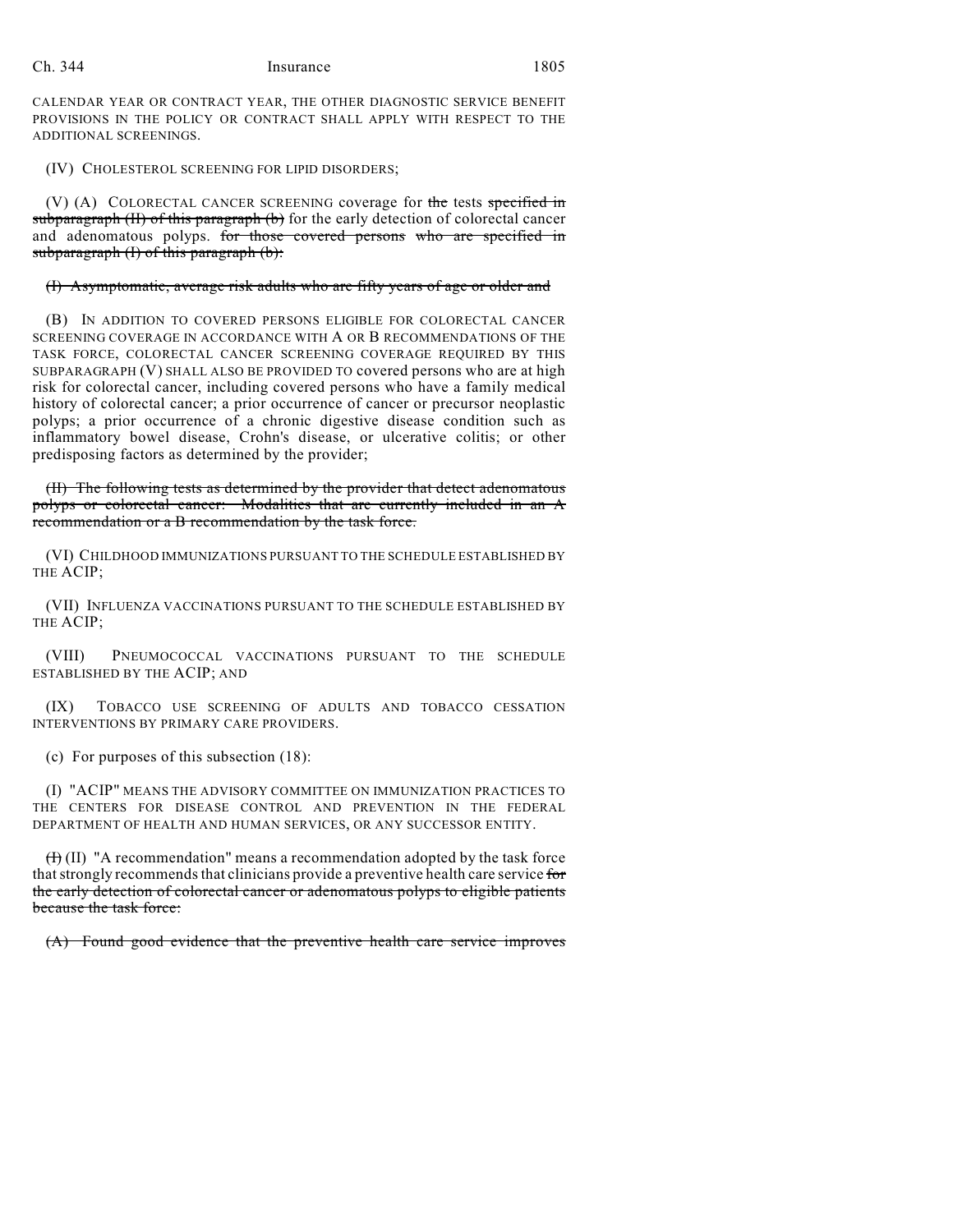#### important health outcomes; and

(B) Concluded that the benefits of the preventive health care service substantially outweigh its harms BECAUSE THE TASK FORCE FOUND THERE IS A HIGH CERTAINTY THAT THE NET BENEFIT OF THE PREVENTIVE HEALTH CARE SERVICE IS SUBSTANTIAL.

(II) (III) "B recommendation" means a recommendation adopted by the task force that recommends that clinicians provide a preventive health care service for the early detection of colorectal cancer or adenomatous polyps to eligible patients because the task force:

(A) Found at least fair evidence that the preventive health care service improves important health outcomes; and

(B) Concluded that the benefits of the preventive health care service outweigh its harms BECAUSE THE TASK FORCE FOUND THERE IS A HIGH CERTAINTY THAT THE NET BENEFIT IS MODERATE OR THERE IS MODERATE CERTAINTY THAT THE NET BENEFIT IS MODERATE TO SUBSTANTIAL.

(III) (IV) "Task force" means the U.S. preventive services task force, or any successor organization, sponsored by the agency for healthcare research and quality, the health services research arm of the federal department of health and human services.

(d) The health care service plan issued by an entity subject to the provisions of part 4 of this article may provide that the benefits provided pursuant to this subsection (18) shall be covered benefits only if the services are rendered by a provider who is designated by and affiliated with the health maintenance organization.

**SECTION 3.** 10-3-903 (2) (h), Colorado Revised Statutes, is amended to read:

**10-3-903. Definition of transacting insurance business.** (2) The provisions of this section do not apply to:

(h) Transactions in this state involving group sickness and accident or blanket sickness and accident insurance where the master policy was lawfully issued and delivered to a single employer in another state in which the company was authorized to do an insurance business, when a master policy which covers residents of this state includes mammography benefits at a level at least as comprehensive as those required by section  $10-16-104$  (4) SECTION 10-16-104 (18) (b) (III);

**SECTION 4.** 10-16-105 (7.2) (b) (I), (7.2) (b) (II), (7.2) (b) (III), (7.2) (b) (IV) (A), and (7.2) (b) (IV) (C), Colorado Revised Statutes, are amended to read:

**10-16-105. Small group sickness and accident insurance - guaranteed issue - mandated provisions for basic health benefit plans - rules - benefit design advisory committee - repeal.** (7.2) The commissioner shall promulgate rules to implement a basic health benefit plan and a standard health benefit plan to be offered by each small employer carrier as a condition of transacting business in this state. The commissioner shall survey small group carriers annually to determine the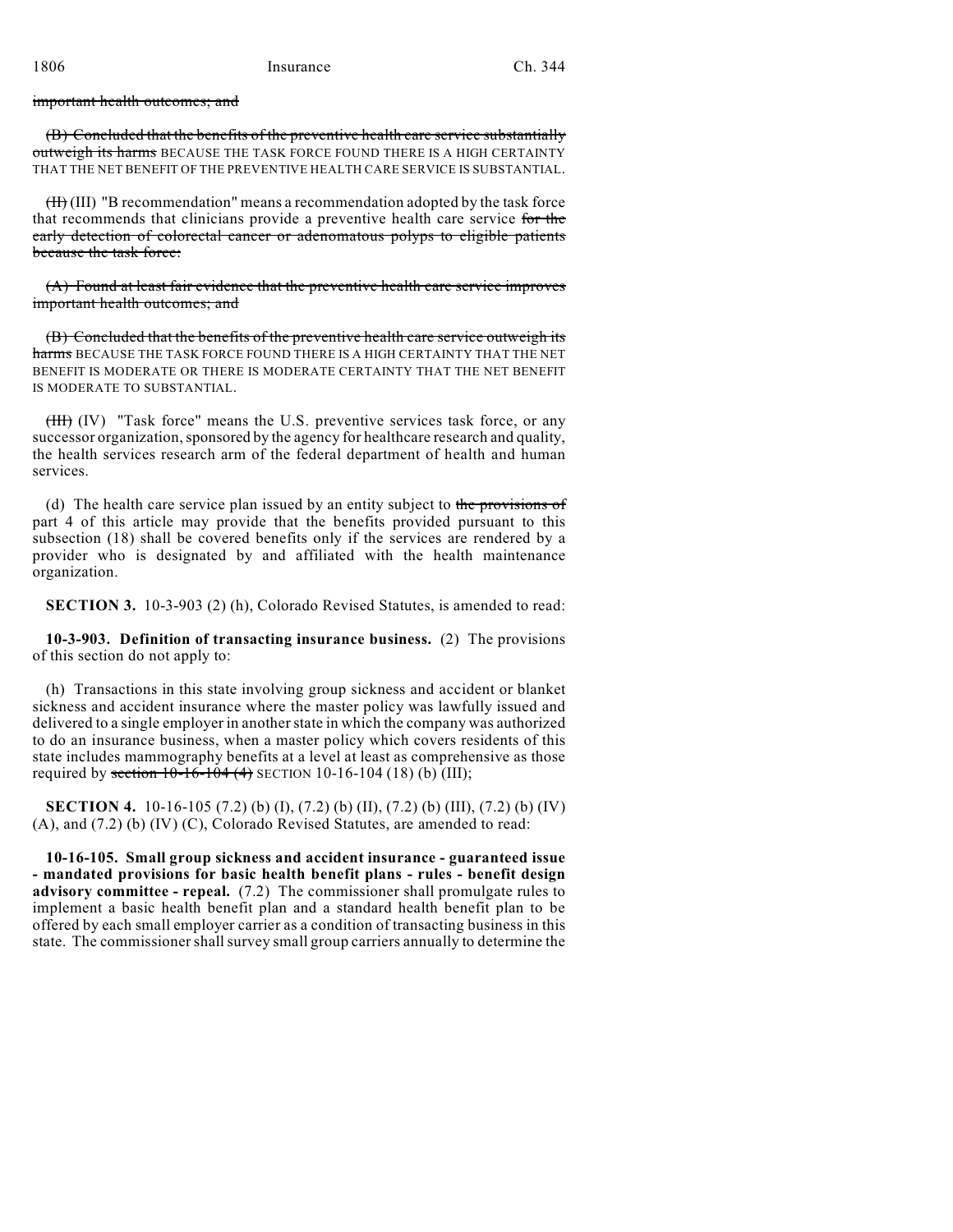### Ch. 344 Insurance 1807

range of health benefit plans available. The commissioner shall implement a basic plan that approximates the lowest level of coverage offered in small group health benefit plans. A basic health benefit plan may be based on the latest medical evidence. The commissionershall implement a standard plan that approximates the average level of coverage offered in small group health benefit plans. In determining levels of coverage, the commissioner shall consider factors such as coinsurance, copayments, deductibles, out-of-pocket maximums, and covered benefits. The commissioner shall amend the rules as necessary to implement the basic and standard health benefit plans. The rules shall be in conformity with article 4 of title 24, C.R.S., and shall incorporate the following standard health benefit plan design described in paragraph (a) of this subsection (7.2) and the various options for the basic health benefit plan design described in paragraph (b) of this subsection (7.2):

(b) (I) A basic health benefit plan may reflect a basic health benefit plan that does not include coverage pursuant to the mandatory coverage provisions of section 10-16-104  $(4)$ , (5), (9), (10), (12), and (18).

(II) A basic health benefit plan may reflect a health benefit plan that is a high deductible plan that would qualify for a health savings account pursuant to 26 U.S.C. sec. 223. A carrier may apply deductible amounts for mandatory health benefits for mammography, prostate screening, child supervision services, or prosthetic devices pursuant to section  $10-16-104$   $(4)$ ,  $(10)$ ,  $(11)$ , and  $(14)$   $(14)$ , AND (18) (b) (III) if such mandatory benefits are not considered by the federal department of treasury to be preventive or to have an acceptable deductible amount.

(III) A basic health benefit plan may reflect a basic health benefit plan that does not include coverage pursuant to the mandatory coverage provisions of section 10-16-104  $(4)$ ,  $(5)$ ,  $(9)$ ,  $(10)$ ,  $(12)$ , and  $(18)$  and is a high deductible plan that would qualify for a health savings account pursuant to 26 U.S.C. sec. 223. A carrier may apply deductible amounts for mandatory health benefits for child supervision services or prosthetic devices pursuant to section 10-16-104 (11) and (14) if such mandatory benefits are not considered by the federal department of treasury to be preventive or to have an acceptable deductible amount.

(IV) On and after January 1, 2009, a basic health benefit plan may reflect a medical evidence-based health benefit plan that:

(A) Does not include coverage pursuant to the mandatory coverage provisions of section 10-16-104 (5), (9), (10), (12), and (18); EXCEPT THAT A BASIC HEALTH BENEFIT PLAN ISSUED PURSUANT TO THIS SUBPARAGRAPH (IV) SHALL INCLUDE COVERAGE FOR MAMMOGRAPHY AS SPECIFIED IN SECTION 10-16-104 (18) (b) (III);

(C) Covers limited prevention and screening based on the latest medical evidence embodied in recommendations of an independent panel of experts in primary care and prevention that systematically reviews the evidence of effectiveness and develops recommendations for clinical preventive services; except that a carrier may apply deductible amounts for mandatory health benefits for mammography, child supervision services, or prosthetic devices pursuant to section  $10-16-104$   $(4)$ ,  $(11)$ ,  $\frac{\text{and} (14)}{14}$  (14), AND (18) (b) (III) if such mandatory benefits are not considered by the federal department of treasury to be preventive or to have an acceptable deductible